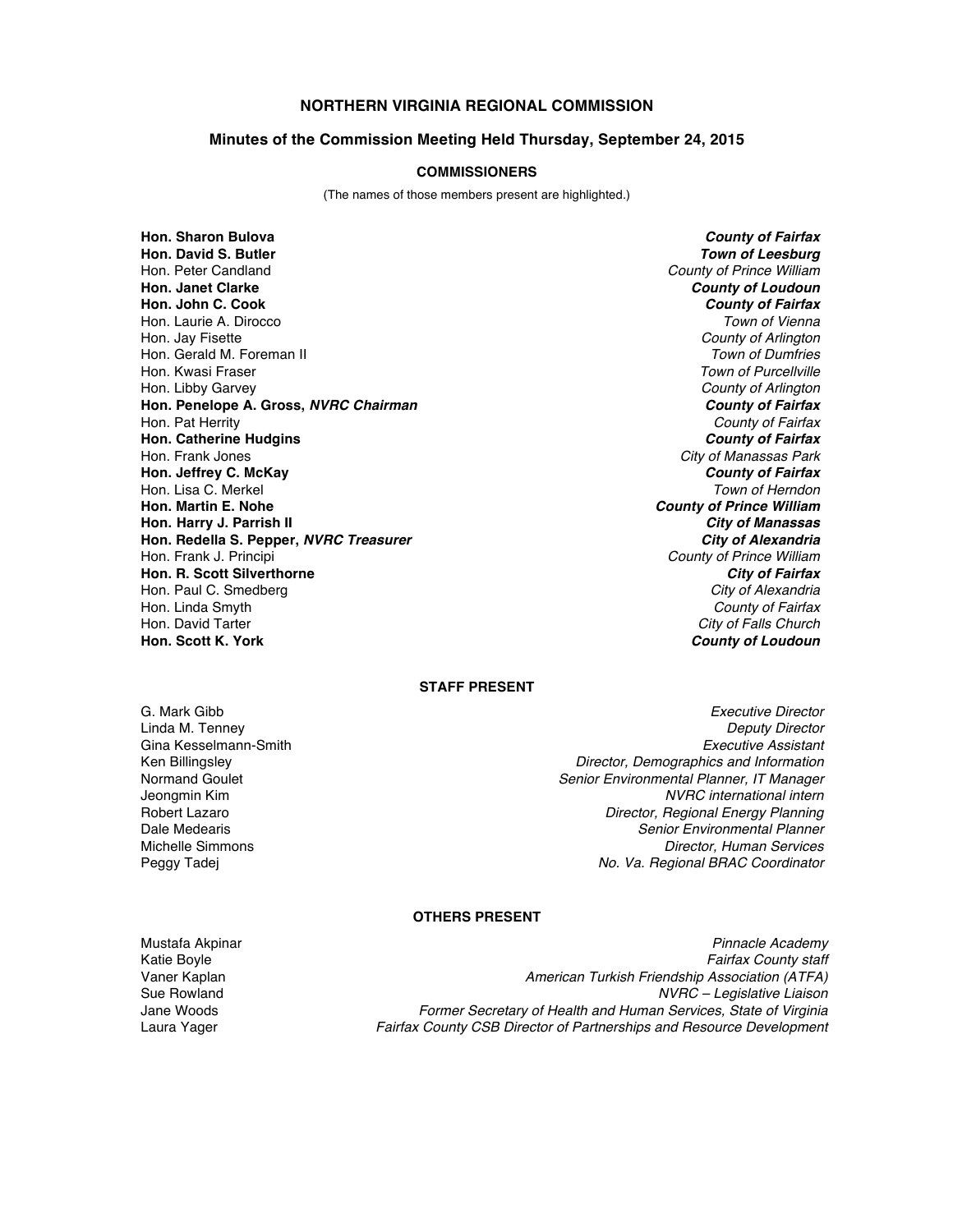Summary Minutes of the Commission September 24, 2015 Page 2

ALLEGIANCE

CALL TO ORDER Chairman Gross called the meeting to order at 7:35 p.m.

PLEDGE OF The Pledge of Allegiance was recited by all present.

- ROLL CALL The roll was called and all members present or absent were noted for the record.
- MINUTES Commissioner York moved approval of the Commission meeting minutes of July 23, 2015. The motion was seconded by Commissioner Silverthorne and carried unanimously.

Commissioner Hudgins and Clarke abstained, as they didn't attend the last Commission meeting.

PRESENTATION 1 Chairman Gross introduced and welcomed Jane Woods, former Secretary of Health and Human Services, State of Virginia.

> Ms. Woods started out by thanking the Commission for this invitation and then introduced Laura Yager, who is the Fairfax County CSB Director of Partnerships and Resource Development.

> Ms. Yager commenced by saying that she wanted to share with the Commission what has been done over the past 12 months and what was done with the money that was received through grants. She went through the slides that were distributed at the beginning of the Commission meeting:

- September is suicide prevention month
- Background
- What has funding provided
- What have we done with funds: Regional texting and hotline services
- Regional suicide prevention website launch -> www.suicidepreventionva.org
- "Reach out. Find hope." Campaign
- Youth-led suicide prevention efforts
- Training and education across jurisdictions
- Other funds used for...
- Where are we going?
- What have we learned?

Ms. Yager concluded with saying that while progress was made, there is still a lot of work to do.

*Questions and answers* Commissioner Bulova asked for clarification whether there would be a real person answering, if the person who is contemplating suicide decides to either text or call this hotline. Ms Yager confirmed.

> Commissioner Bulova then asked if there is a connection between the hotline and 911. Ms. Yager confirmed this as well, and explained that it is a very rapid intervention.

> Commissioner Parrish asked what happens in the following days after someone contacted this helpline or 911. Ms. Yager explained that there is a follow up system in place, depending on what is needed.

> Commissioner Pepper pointed out that people need to know what signs to look for. Ms. Yager referred to their website (www. suicidepreventionva.org).

> Chairman Gross mentioned that older men seem to be affected the most by suicide and they may not be as communicative. So she was wondering what should be done about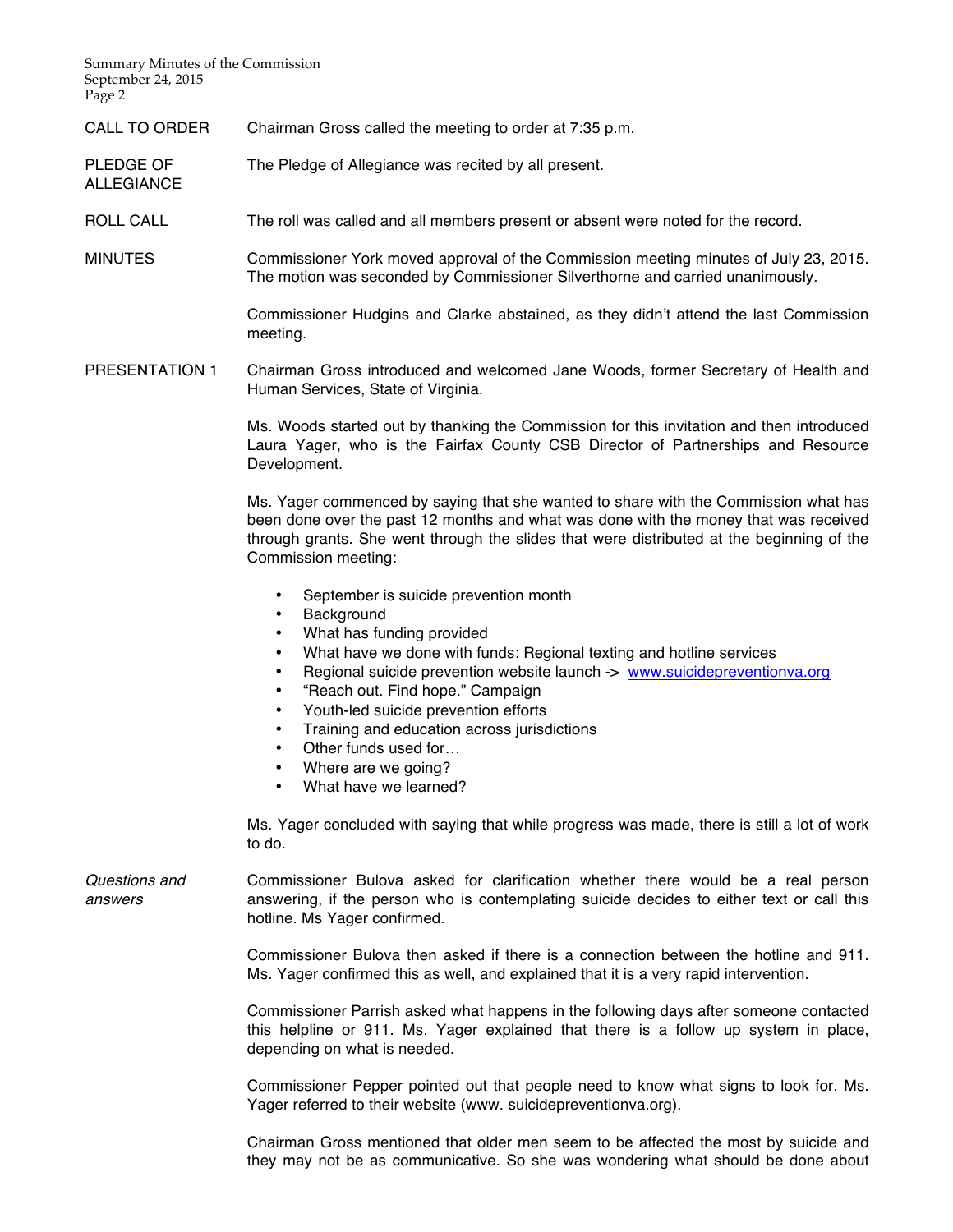this.

Ms. Woods responded by saying that training will become available, for instance, for the Postal Service, as that is who the older people are talking to.

Chairman Gross also added that the Korean community in this region is suffering from mostly teen suicides. So the cultural and ethnic part in this process is important. What is needed is a pathway into such communities.

Ms. Yager commented that they reached out to the Korean Church and schools and her group would love to help, as there are so many taboos in this culture.

PRESENTATION 2 Chairman Gross reported on the Workforce Summit that took place September 22, 2015. She also asked Mr. Lazaro (NVRC staff) to give the Commission a quick summary of this event.

> Mr. Lazaro said that this event was a team effort with good partners. All the speakers were great, as well as the breakout sessions. The next step is to receive the report from Harmony Crew, who were the facilitators. This report will be sent to all the Commissioners. The outcome of this event is that Northern Virginia needs to develop a brand, that our schools need to have conversations with the business community about what the job pipeline is for the future.

> Mr. Lazaro also thanked the NVRC staff, and especially Mr. Schwengel for all the hard work in advance.

> Chairman Gross then thanked Mr. Lazaro, who did a great job as well. She added that very important leaders were there and everyone was engaged. This event also presented an opportunity to establish a really good working relationship with the Chamber of Commerce. Now short-, mid- and long-term goals need to be set. All together, this was a huge leap forward in addressing workforce issues.

> Mr. Lazaro also expressed appreciation for Mr. Ralls, the President of Northern Virginia Community College, for donating the room and food for this event.

> Mr. Gibb added that this would have not been possible without the Northern Virginia Regional Commission and without Chairman Gross. He then thanked Chairman Gross for her dedication and skillset in making this happen.

Chairman Gross concluded by saying that this was a remarkable event.

- CONSENT AGENDA Upon a motion made and duly seconded, the Consent Agenda consisting of the items outlined below was approved with Commissioner Pepper voting Nay, as she expressed the City of Alexandria's concerns related to landing points for proposed ferry within the City of Alexandria.
	- *Resolution No. P16-02:* Authorization to apply for funding from the District Department of Transportation and VA Department of Transportation Alternatives Program

EXECUTIVE DIRECTOR'S REPORT

Printed copies of the report were distributed and Mr. Gibb went through the slides:

- Solarize Campaign Update
	- Northern Virginia Sustainability Network
	- 4 Mile Run Project Update
	- HOPWA
	- Demographics & Workforce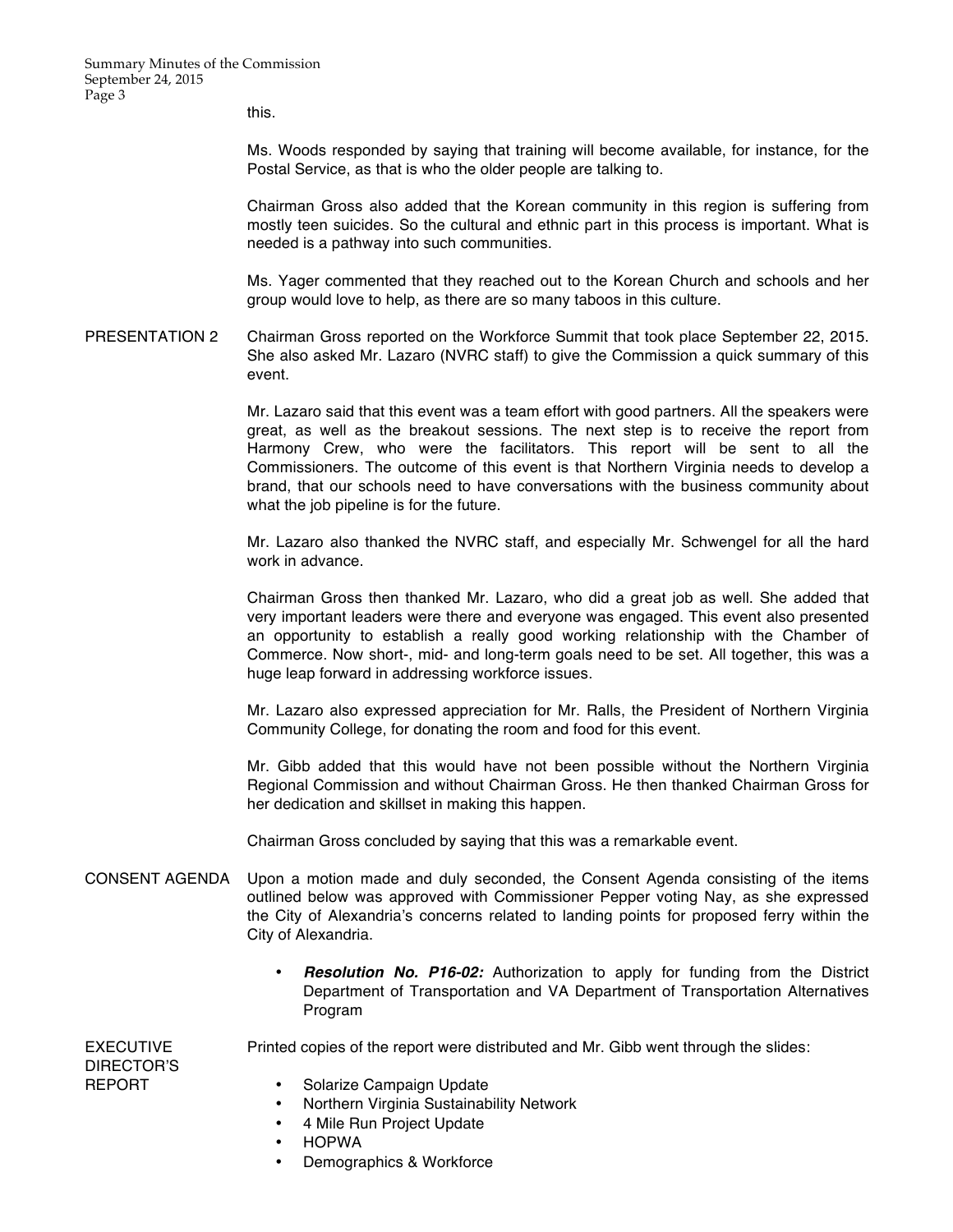- Leesylvania Statepark Shoreline Restoration
- Coastal Zone Management Grants
- Community, Military & Federal Facility Partnership
- "Lunch Conversation with Congressman Beyer"
- The German Marshall Fund of the United States
- Bicycle Pedestrian Safety Event in Herndon
- NVWMB (Waste Board)

•

The Executive Director's report also included two resolutions, outlined below.

Upon a motion made and duly seconded, both resolutions were approved.

- *Resolution No. P16-04:* Authorization to accept and subcontract housing opportunities for persons with AIDS (HOPWA) 2015-2016 funds in suburban Virginia
- *Resolution No. P16-05:* Support of the regional blanket/winter coat drive for Syrian/Iraqi refugees fleeing violence in the Middle East

Mr. Akpinar from the Pinnacle Academy added that the situation in Turkey is very bad. There are more than 2 million refugees in Turkey out of 4 million. The majority of these refugees lives on the streets or in tents. They have no jobs, no money, etc. This is why the blanket drive is so important.

Mr. Akpinar also introduced his new Program Director of the American Turkish Friendship Association (ATFA), Mr. Vaner Kaplan, who will be coordinating this year's blanket drive.

Commissioner Bulova added that the refugee situation is heartbreaking and that since the US will be taking in refugees as well, maybe a potential refugee family sponsorship should be thought of.

Chairman Gross pointed out that a similar system was established after Hurricane Katrina. So the framework is already in place.

Commissioner Nohe pointed out that it is important to realize that the people we are helping with the blanket drive are the people who are running from IS and Asad. All the refugees who are in Germany, Hungary, Turkey, etc., are the same refugees running from the same violence.

Chairman Gross described this situation as a humanitarian crisis.

Commissioner Silverthorne added that he had a life altering experience last year, when he went to Turkey to distribute the blankets. In 2013 the City of Fairfax didn't participate, but did in 2014 and it was great. He asked what the goal is as far as numbers of the blankets. And that a healthy competition might be interesting.

Commissioner Bulova said that it Is hard to track what jurisdiction is giving where and Chairman Gross added that numbers are fun, but collecting is the important part.

Mr. Lazaro shared with the Commission that the Washington Post might be able to promote this event as well. And the tentative date for the announcement of the Blanket Drive is the 5<sup>th</sup> of November, 2015 at the Fairfax County Government Center.

Chairman Gross asked what else is going to be taken as a donation. Mr. Akpinar responded that blankets, coats and money (through the ATFA website) are going to be accepted.